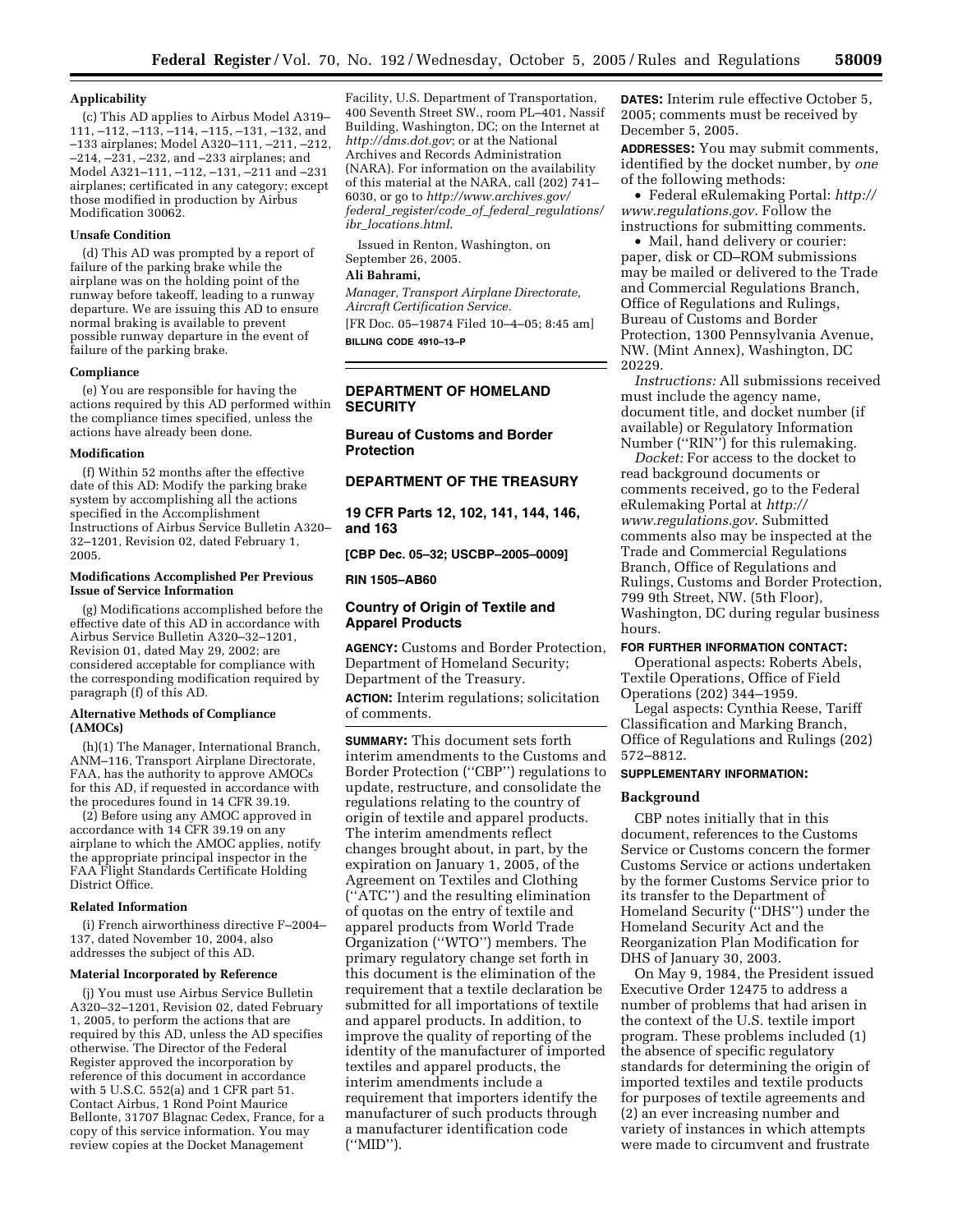the objectives of the United States textile import program and the bilateral and multilateral textile agreements negotiated thereunder. Section 1(a) of that Executive Order instructed the Secretary of the Treasury, in accordance with policy guidance from the interagency Committee for the Implementation of Textile Agreements (CITA), to issue regulations governing the entry of textiles and textile products subject to section 204 of the Agricultural Act of 1956, as amended (codified at 7 U.S.C. 1854).

In T.D. 85–38, published in the **Federal Register** (50 FR 8710) on March 5, 1985, the Customs Service adopted as a final rule interim amendments to part 12 of the CBP Regulations (19 CFR Part 12), which involved the addition of a new § 12.130 that established criteria to be used in determining the country of origin of imported textiles and textile products for purposes of multilateral or bilateral textile agreements entered into by the United States pursuant to section 204, Agricultural Act of 1956, as amended. In that final rule document, Customs stated that the principles of origin contained in § 12.130 are applicable to merchandise for all purposes. In T.D. 90–17, published in the **Federal Register** (55 FR 7303) on March 1, 1990, which involved a change of practice to conform several previously published Customs positions to certain provisions within 19 CFR 12.130, Customs again stated that the criteria set forth in 19 CFR 12.130 should be used in making country of origin determinations for all CBP purposes.

On December 8, 1994, the President signed into law the Uruguay Round Agreements Act (''URAA''), Public Law 103–465, 108 Stat. 4809. Subtitle D of Title III of the URAA concerns textiles and includes section 334 (codified at 19 U.S.C. 3592). Paragraph (a) of section 334 directed the Secretary of the Treasury to prescribe rules implementing the principles contained in paragraph (b) of section 334 for determining the origin of textile and apparel products. After the enactment of 19 U.S.C. 3592, 7 U.S.C. 1854 was no longer the only statute relevant to the administration of quantitative restrictions on textile products. The principles set forth in section 334 of the URAA for determining the country of origin of textile and apparel products apply for the purposes of the customs laws and the administration of quantitative restrictions, except as otherwise provided for by statute. However, section 334(b)(5) of the URAA excepts from the rules of origin governing textile and apparel products

set forth in section 334 goods which, under rulings and administrative practices in effect immediately before the enactment of section 334 (December 8, 1994), would have originated in, or been the growth, product, or manufacture of, Israel.

In T.D. 95–69, published in the **Federal Register** (60 FR 46188) on September 5, 1995, Customs issued final amendments to the CBP regulations (set forth principally at 19 CFR 102.21) to implement the provisions of § 334 of the URAA regarding the country of origin of textile and apparel products. The rules set forth in § 102.21, which became effective for goods entered, or withdrawn from warehouse, for consumption on or after July 1, 1996, are used to determine the country of origin of textile and apparel products subject to manufacture or processing in all countries, except Israel. With the creation of § 102.21 to implement § 334 of the URAA, the principles of origin set forth in § 12.130 are used for the purpose of determining whether Israel is the country of origin for imported textile and apparel products. If Israel is found not to be the country of origin of a textile or apparel product by application of § 12.130, then the rules set set forth in § 102.21 are used to determine the product's country of origin. However, the application of § 102.21 under these circumstances cannot result in a determination that Israel is the country of origin of the product. See ''Determination of Origin of Textile Goods Processed in Israel,'' General Statement of Policy, published in the **Federal Register** (61 FR 40076) on July 31, 1996.

As § 12.130 exists currently, paragraph (a) defines the scope of textile and textile products subject to section 204, Agricultural Act of 1956, as amended, as including merchandise which is subject to the Multifiber Arrangement Regarding International Trade in Textiles (''MFA'') and identifies such merchandise based on value or weight of specified fibers. Paragraph (b) of § 12.130 sets out the standards for determining the country of origin of a textile or textile product subject to section 204, Agricultural Act of 1956, as amended. It further provides that the procedures set forth in Part 102 are to be used to determine the origin of products of Canada and Mexico as well as the origin of textile and apparel products covered by § 102.21.

Paragraph (c) of § 12.130 sets forth principles for determining the country of origin of certain textiles or textile products that are exported for processing and returned. Paragraph (c)(1) refers to U.S. Note 2, Subchapter

II, Chapter 98, HTSUS, and therefore covers products of the United States that are returned after having been advanced in value, improved in condition, or assembled outside the United States. Paragraph (c)(1) provides that those products, upon their return to the United States, may not be considered products of the United States. Paragraph (c)(2) applies the same rule to products of insular possessions of the United States and thus provides that those products, if imported into the United States after having been advanced in value, improved in condition, or assembled outside the insular possessions, are not to be treated as products of those insular possessions.

It is noted that, pursuant to T.D. 00– 44, an interpretative rule published in the **Federal Register** (65 FR 42634) on July 11, 2000, CBP no longer applies § 12.130(c) for purposes of country of origin marking of textiles and textile products.

Paragraphs (d) and (e) of § 12.130 set forth factors to consider in determining whether the standard for determining the country of origin of a textile or textile product set out in paragraph (b) has been met. Paragraph (f) of § 12.130 requires the submission of a textile declaration for importations of textiles and textile products subject to section 204, Agricultural Act of 1956, as amended. The textile declaration sets forth information regarding the country of origin of the imported products. Paragraphs (g) and (h) of § 12.130 authorize the port director to require the submission of additional information regarding the origin of textiles and textile products. Paragraph (i) of § 12.130 defines ''date of exportation'' for quota, visa or export license requirements, and statistical purposes, for textiles or textile products subject to section 204 of the Agricultural Act of 1956, as amended.

On January 1, 2005, the Agreement on Textiles and Clothing (''ATC'') expired. The ATC was the successor agreement to the Multifiber Arrangement Regarding International Trade in Textiles (''MFA'') which governed international trade in textiles and apparel through the use of quantitative restrictions. The ATC provided for the integration of textiles and clothing into the General Agreement on Tariffs and Trade (''GATT'') regime over a 10-year transition period. With the conclusion of the 10-year period, the integration was complete and the ATC thus expired. As of January 1, 2005, textiles and apparel products of World Trade Organization members are no longer subject to quantitative restrictions for entry of such products into the United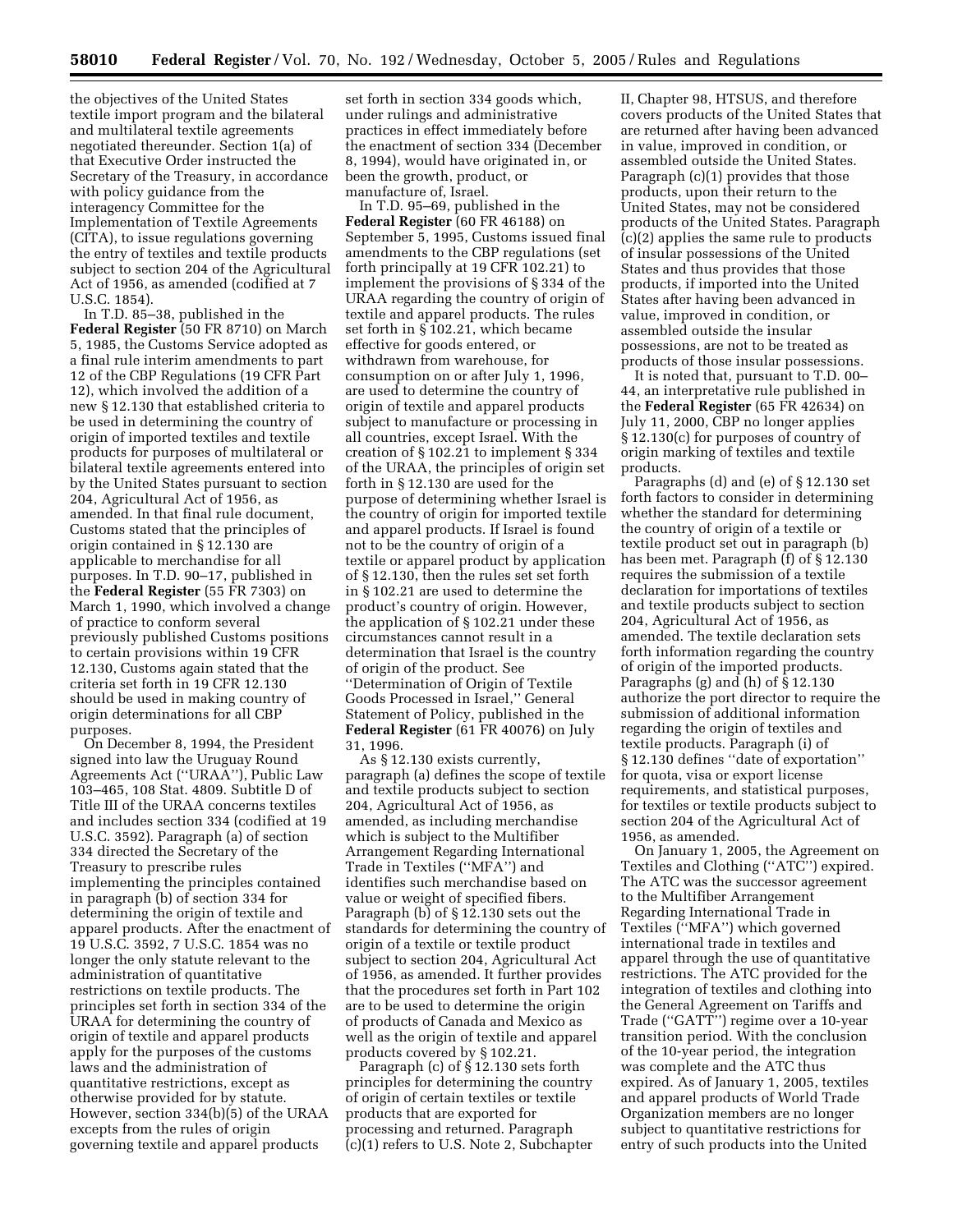States. The one exception to this would be for textiles and textile products subject to safeguard actions taken under China's Accession Agreement to the World Trade Organization.

The United States retains bilateral textile agreements with certain countries that are not members of the World Trade Organization. Textile products from these countries remain subject to applicable restraints which are enforced by CBP pursuant to directives from the Chairman of CITA.

By letter dated February 11, 2005, CITA, through its chairman, requested that CBP review the regulations set forth in § 12.130 and recommend appropriate changes in light of the conclusion of the ten-year transition period for the integration of the textiles and apparel sector into GATT 1994 to ensure ongoing enforcement of trade in textiles and apparel. By letter dated February 23, 2005, CBP responded to CITA's request. CITA agreed by letter dated May 4, 2005, that § 12.130 should be amended at this time and responded to the recommendations offered by CBP in response to CITA's solicitation of February 11, 2005. By letter dated July 28, 2005, the Department of the Treasury, pursuant to the authority retained by the Department of the Treasury over the customs revenue functions defined in the Homeland Security Act, and pursuant to section 204 of the Agricultural Act of 1956, as amended, as that authority is delegated by Executive Order 11651 of March 3, 1972, and Executive Order 12475 of May 9, 1984, and in accordance with the policy guidance, recommendation and direction provided by the Chairman of CITA in his letter of May 4, 2005, authorized and directed the Department of Homeland Security to promulgate, as immediately effective regulations, amendments to the CBP regulations regarding the country of origin of textiles and textile products, including changes to the method of reporting information relevant to the origin determination for textile and apparel products.

## **Discussion of Amendments**

With the implementation of the Harmonized Tariff Schedule of the United States (''HTSUS''), the expiration of the MFA and its successor, the ATC, and the enactment of section 334 of the URAA, certain of the provisions of § 12.130 have become out-of-date. Accordingly, CBP in this document is amending its regulations relating to the country of origin of textile and apparel products. In addition to revising and updating the provisions of § 12.130, this document also is re-designating revised

§ 12.130 as new § 102.22. This will consolidate the rules of origin for textiles and apparel products from all countries in Part 102 of the CBP regulations. As a consequence of relocating the provisions of § 12.130 to Part 102, § 12.130 is removed from the CBP regulations.

It is important to note that in this regulatory package CBP is eliminating the requirement that a textile declaration accompany importations of textiles and apparel products. This will reduce the paperwork burden on importers and is consistent with the movement toward paperless entries. However, pursuant to guidance from CITA and the Department of the Treasury, CBP is amending the CBP regulations to require that importers of textile and apparel products construct the manufacturer's identification code (''MID'') which is declared at the time of entry from the name and address of the entity performing the originconferring operations. This requirement will better enable CBP to enforce trade in textile and apparel products.

CBP has closely consulted with CITA in the promulgation of the interim amendments set forth in this document. A discussion of the interim amendments is set forth below.

Section 102.0, which sets forth the scope of Part 102, is amended by including a summary of the provisions that are being relocated from Part 12 to Part 102 pursuant to the amendments promulgated by this document.

Paragraph (a) of § 12.130, which defines the scope of textile or textile products subject to section 204, Agricultural Act of 1956, as amended, includes outdated references to the MFA and to ''chief value.'' This document amends § 12.130(a) by redesignating this paragraph as paragraph (a) of new § 102.22 and by revising the provision to accord with the scope of coverage set forth in § 102.21. Specifically, a cross-reference to the definition of ''textile or apparel products" in  $\S 102.21(b)(5)$  is added to § 102.22(a). This will ensure uniformity of coverage between the regulations for determining the origin of textile and apparel products of Israel and the regulations for determining the origin of textile and apparel products of all other countries. Consistent with the above, all references to ''textile or textile product'' in § 12.130 are replaced in new § 102.22 by the words ''textile or apparel product,'' which CBP considers to be synonymous with the former phrase.

Section 12.130(b) is amended by incorporating its provisions into paragraph (a) of new § 102.22 and by clarifying that § 102.22 applies,

pursuant to section 334 of the URAA, only to textile and apparel products that are products of Israel.

Paragraph (c) of § 12.130, which concerns the origin of products of the United States and products of insular possessions of the United States that are exported for processing and returned, is removed. In view of the limitation of the origin rules of § 12.130 (now § 102.22) to products of Israel, § 12.130(c) no longer has an appropriate context since it has no relevance to products of Israel. In addition, with the expiration of the ATC, CBP believes this provision is unnecessary.

Paragraphs (d) and (e) of § 12.130 set forth factors to consider in determining whether the standard for determining the country of origin of a textile or textile product set forth in § 12.130(b) (now § 102.22(a)) has been met. Paragraphs (d) and (e) are amended by re-designating these provisions as paragraphs (b) and (c) of new § 102.22, respectively, and by clarifying that these paragraphs are applicable only in determining whether a good is a product of Israel, pursuant to section 334 of the URAA.

Paragraph (f) of § 12.130 is removed. As discussed above, this eliminates the requirement that a textile declaration accompany importations of textiles and textile products subject to section 204, Agricultural Act of 1956, as amended. As stated above, CBP is now requiring importers of textile and apparel goods to include on the CBP Form 3461 (Entry/ Immediate Delivery) and CBP Form 7501 (Entry Summary), and in all electronic data transmissions that require identification of the manufacturer, a manufacturer's identification code (''MID'') which is derived from the name and address of the entity performing the originconferring operations. This requirement will assist CBP in verifying the country of origin of imported textile and apparel products, thereby upholding our international obligations by properly enforcing the international textile restraint agreements to which the United States is a party. CBP is responsible for correctly determining the country of origin of textile and apparel imports to prevent such goods from entering the United States with a false country of origin. The MID requirement will also assist in ensuring that only those textile imports that are eligible to receive preferential trade benefits receive those benefits. As this requirement applies to textile or apparel products from all countries, it is set forth in paragraph (a) of new § 102.23 of the CBP regulations. CBP also is amending Part 102 by adding an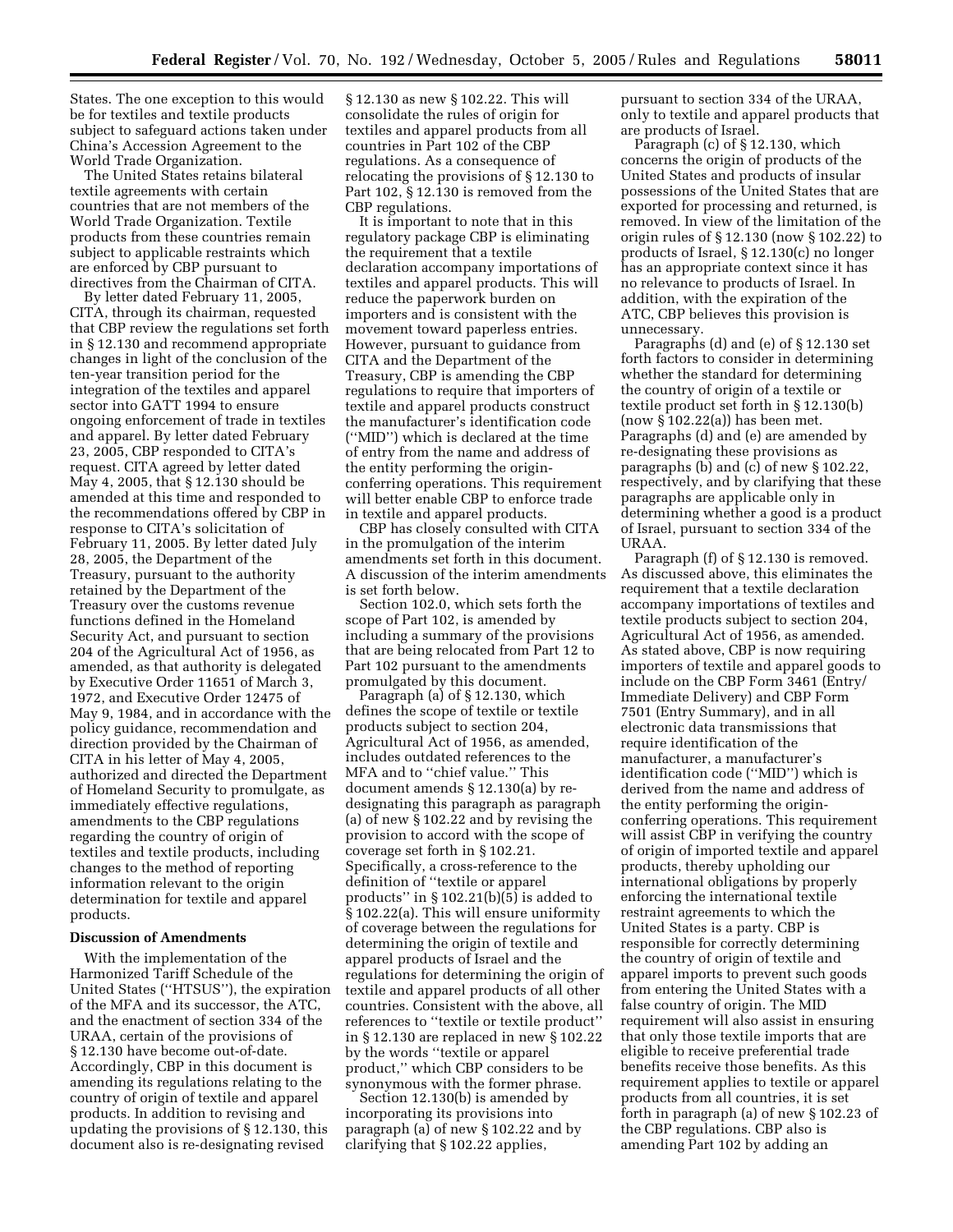appendix to set forth rules for the proper construction of MIDs.

It is noted that importers of all goods are required to provide a manufacturer or shipper identification code at the time of entry. The MID requirement for textile or apparel goods described above differs from the identification code required for all products only in that the MID must identify the manufacturer of the imported product.

Paragraphs (g) and (h) of § 12.130 concern the circumstances under which CBP may require additional information regarding the origin of imported textile or apparel products and, if admissibility is an issue, deny the release of such products from CBP custody until their country of origin is determined. Paragraphs (g) and (h) are amended by combining the two provisions and redesignating them as paragraph (b) of new § 102.23, and by removing any references to textile declarations. New § 102.23(b) applies to textile or apparel products from all countries.

Paragraph (i) of § 12.130 is amended by re-designating this provision as paragraph (c) of new § 102.23 and by clarifying that this paragraph is applicable only to goods identified in 19 CFR 102.21(b)(5), regardless of the origin of such goods.

A new paragraph (d) is added to new § 102.22 to provide that the rules of origin set forth in § 102.21 are to be used to determine the country of origin of a textile or apparel product if Israel is determined not to be the country of origin of the product under § 102.22. This application of the rules of origin for textile or apparel products is consistent with CBP's practice since the implementation of section 334 of the URAA . See ''Determination of Origin of Textile Goods Processed in Israel,'' General Statement of Policy, published in the **Federal Register** (61 FR 40076) on July 31, 1996.

Conforming changes are also being made in this document to §§ 141.113(b), 144.38(f)(1), and 146.63(d)(1) of the CBP regulations to replace references to ''§ 12.130'' with ''§ 102.21 or § 102.22 of this chapter, as applicable.''

Sections 12.131 and 12.132 set forth certain procedural matters regarding the entry of textiles and textile products in general, and the entry of textile and apparel products under the North American Free Trade Agreement (NAFTA), respectively. These sections are moved to Part 102 to follow the rules of origin for textile and apparel products set forth in § 102.21 and new §§ 102.22 and 102.23 as part of the consolidation of the textile regulations. Section 12.131 is amended by re-designating this provision as § 102.24, by replacing the

references to ''textiles and textile products'' with the words ''textile or apparel products,'' and by replacing the reference in paragraph (b) to ''12.130'' with the words ''§ 102.21 or § 102.22 of this chapter, as applicable.'' Section 12.131(b) (now § 102.24(b)) is further amended by adding the words ''or other company'' in the first sentence after ''factory, producer or manufacturer'' to address a situation in which a company that is declared as the actual manufacturer at the time of entry is not a factory, producer or manufacturer but is a trading company or other type of company.

Section 12.132 is amended by redesignating this provision as new § 102.25 and by replacing the references to ''textile and apparel goods'' with the words ''textile or apparel products.'' As the requirement for the submission of a textile declaration has been eliminated, the language preceding paragraph (a)(1) of § 12.132 is removed, as are paragraphs  $(a)(1)$  and  $(a)(2)$ , which concern declarations by manufacturers or producers. Paragraph (a)(3) of § 12.132, pertaining to incomplete declarations and the ability of the port director to determine the country of origin of merchandise, is retained although it is amended by deleting the reference to the textile declaration. Paragraph (b) of § 12.132 is also retained as part of new § 102.25.

Finally, this document amends Part 163 of the CBP regulations by removing from the list of entry records in the Appendix (the interim  $\lq (a)(1)(A)$  list") the reference to former ''§ 12.130'' and the records listed thereunder and by replacing the reference to ''§ 12.132'' in the Appendix with ''§ 102.25.''

#### **Comments**

Before adopting these interim regulations as a final rule, consideration will be given to any written comments from the general public, including state, local, and tribal governments, that are timely submitted to CBP, including comments on the clarity of the interim regulations and how they may be made easier to understand. All such comments received from the public pursuant to this interim rule document will be available for public inspection in accordance with the Freedom of Information Act (5 U.S.C. 552) and § 103.11(b), CBP regulations (19 CFR 103.11(b)), during regular business days between the hours of 9 a.m. and 4:30 p.m. at the Trade and Commercial Regulations Branch, Customs and Border Protection, 799 9th Street, NW. (5th Floor), Washington, DC. Arrangements to inspect submitted comments should be made in advance

by calling Mr. Joseph Clark at (202) 572– 8768. Comments may also be accessed at the Federal eRuling Portal. For additional information on accessing comments via the Federal eRulingmaking Portal, see the **ADDRESSES** section of this document.

## **Inapplicability of Notice and Delayed Effective Date Requirements**

Under the Administrative Procedure Act (''APA'') (5 U.S.C. 553), agencies generally are required to publish a notice of proposed rulemaking in the **Federal Register** that solicits public comment on proposed regulatory amendments, consider public comments in deciding on the content of the final amendments, and publish the final amendments at least 30 days prior to their effective date. However, section 553(a)(1) of the APA provides that the standard notice and comment procedures do not apply to an agency rulemaking to the extent that it involves a foreign affairs function of the United States. The Department of the Treasury has directed that these regulations be promulgated as immediately effective interim regulations because they involve a foreign affairs function of the United States.

In order to implement import policies with respect to textiles and textile products, Congress provided authority to the President to negotiate textile restraint agreements in section 204 of the Agricultural Act of 1956, as amended (7 U.S.C. 1854), and the authority to carry out such agreements by issuing regulations governing the entry of merchandise covered by the agreements into the United States. The amendments set forth in this document, which are promulgated in large part pursuant to 7 U.S.C. 1854, revise, update, and restructure the regulations relating to the country of origin of textile and apparel products. The primary function of these amendments is to facilitate the correct reporting (and deter the fraudulent reporting) of the origin of textile and apparel imports, thereby preventing the circumvention or frustration of the bilateral textile restraint agreements which remain in force or which may be negotiated in the future as well as prevent the contravention of actions taken by CITA pursuant to the textile safeguard provisions of China's WTO Accession Agreement. The interim regulations set forth in this document directly impact upon the administration and enforcement of the remaining quantitative limitations in bilateral trade agreements and the unilaterally imposed restrictions on textile imports by ensuring, to the greatest extent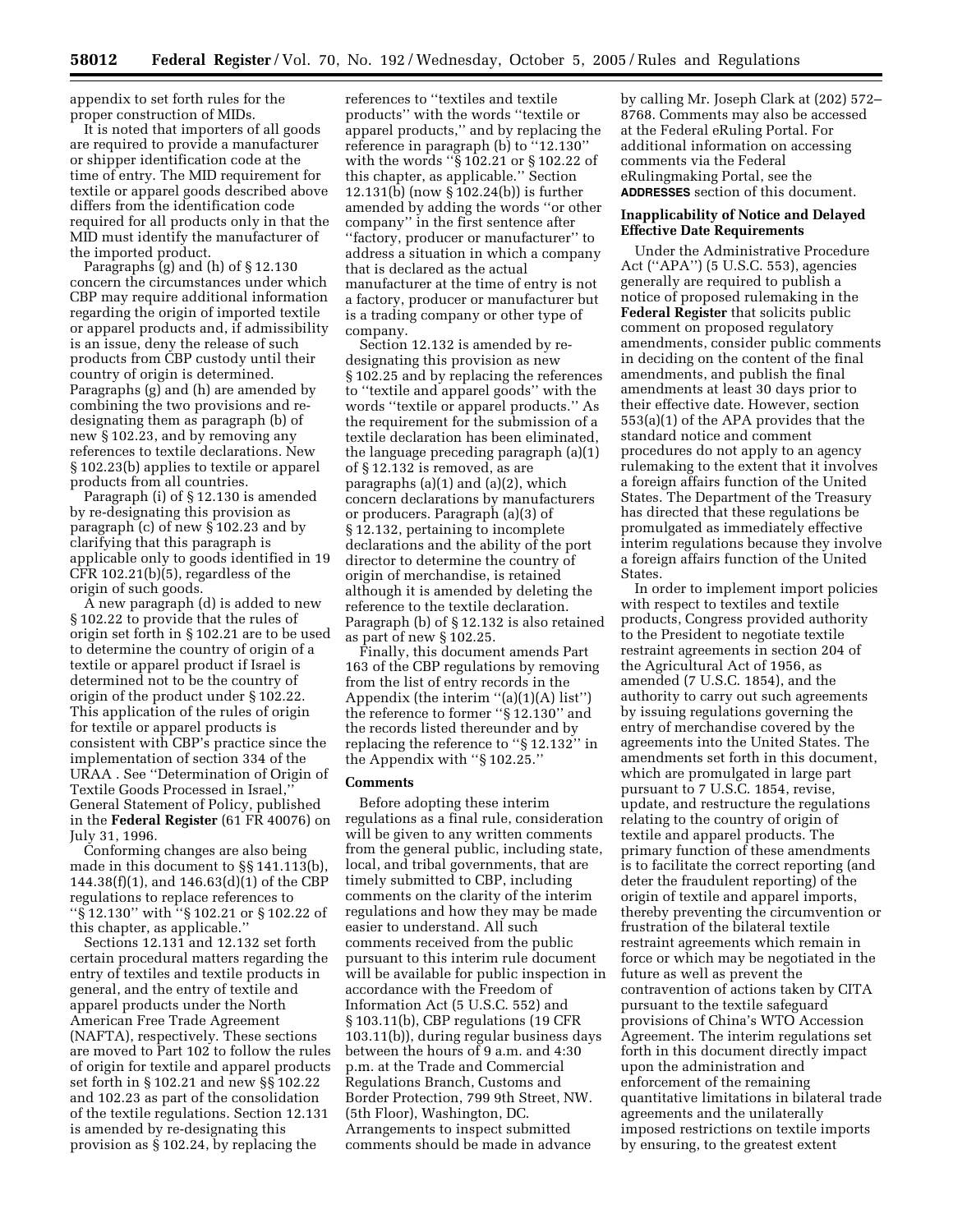possible, that the correct country of origin is attributed to all textile imports.

In addition, by improving the proper reporting of the country of origin of textile imports, these interim regulations will facilitate enforcement and administration of the various bilateral and multilateral free trade agreements with which the United States is a party by helping to ensure that only those textile products that are entitled to trade benefits receive those benefits.

For the above reasons, it has also been determined that prior notice and public procedure, and a delayed effective date, are impracticable, unnecessary and contrary to the public interest pursuant to 5 U.S.C. 553(b)(B) and 553(d)(3), respectively.

## **Executive Order 12866 and Regulatory Flexibility Act**

CBP has determined that this document is not a regulation or rule subject to the provisions of Executive Order 12866 of September 30, 1993 (58 FR 51735, October 1993), because it pertains to a foreign affairs function of the United States, as described above, and therefore is specifically exempted by section 3(d)(2) of Executive Order 12866. Because a notice of proposed rulemaking is not required under section 553(b) of the APA for the reasons described above, CBP notes that the provisions of the Regulatory Flexibility Act, as amended (5 U.S.C. 601 et seq.), do not apply to this rulemaking. Accordingly, CBP also notes that this interim rule is not subject to the regulatory analysis requirements or other requirements of 5 U.S.C. 603 and 604.

#### **Paperwork Reduction Act**

The collections of information in these interim regulations (the identification of the manufacturer on CBP Form 3461 (Entry/Immediate Delivery) and CBP Form 7501 (Entry Summary)) have been previously reviewed and approved by the Office of Management and Budget in accordance with the requirements of the Paperwork Reduction Act (44 U.S.C. 3507) under control numbers 1651–0024 and 1651– 0022, respectively. This interim rule clarifies that the manufacturer to be identified on entries of textile and apparel products must consist of the entity performing the origin-conferring operations.

#### **Drafting Information**

The principal authors of this document were Cynthia Reese and Craig Walker, Office of Regulations and Rulings, Customs and Border Protection. However, personnel from other offices participated in its development.

## **Signing Authority**

This document is being issued in accordance with § 0.1(a)(1) of the CBP regulations (19 CFR 0.1(a)(1)) pertaining to the authority of the Secretary of the Treasury (or his delegate) to approve regulations related to certain CBP revenue functions.

#### **List of Subjects**

## *19 CFR Part 12*

Customs duties and inspection, Entry of merchandise, Imports, Reporting and recordkeeping requirements, Textiles and textile products, Trade agreements.

## *19 CFR Part 102*

Customs duties and inspections, Imports, Reporting and recordkeeping requirements, Rules of origin, Trade agreements.

#### *19 CFR Part 141*

Bonds, Customs duties and inspection, Entry of merchandise, Release of merchandise, Reporting and recordkeeping requirements.

## *19 CFR Part 144*

Bonds, Customs duties and inspection, Reporting and recordkeeping requirements, Warehouses.

## *19 CFR Part 146*

Bonds, Customs duties and inspection, Entry, Foreign trade zones, Imports, Reporting and recordkeeping requirements.

#### *19 CFR Part 163*

Administrative practice and procedure, Customs duties and inspection, Imports, Reporting and recordkeeping requirements, Trade agreements.

#### **Amendments to the Regulations**

■ Accordingly, chapter I of title 19, Code of Federal Regulations (19 CFR chapter I), is amended as set forth below.

## **PART 12—SPECIAL CLASSES OF MERCHANDISE**

■ 1. The general authority citation for Part 12 continues to read as follows:

**Authority:** 5 U.S.C. 301; 19 U.S.C. 66, 1202 (General Note 3(i), Harmonized Tariff Schedule of the United States (HTSUS), 1624;

\* \* \* \* \*

■ 2. The specific authority citation for §§ 12.130 and 12.131 is removed.

## **§§ 12.130, 12.131, 12.132 [Removed]**

■ 3. The undesignated center heading ''TEXTILES AND TEXTILE PRODUCTS'' and §§ 12.130, 12.131, and 12.132 are removed.

# **PART 102—RULES OF ORIGIN**

■ 1. The general authority citation for Part 102 is revised to read as follows:

**Authority:** 7 U.S.C. 1854, 19 U.S.C. 66, 1202 (General Note 3(i) Harmonized Tariff Schedule of the United States), 1624, 3314, 3592.

## ■ 2. Section 102.0 is revised to read as follows:

## **§ 102.0 Scope.**

With the exception of §§ 102.21 through 102.25, this part sets forth rules for determining the country of origin of imported goods for the purposes specified in paragraph 1 of Annex 311 of the North American Free Trade Agreement (''NAFTA''). These specific purposes are: country of origin marking; determining the rate of duty and staging category applicable to originating textile and apparel products as set out in Section 2 (Tariff Elimination) of Annex 300–B (Textile and Apparel Goods); and determining the rate of duty and staging category applicable to an originating good as set out in Annex 302.2 (Tariff Elimination). The rules for determining the country of origin of textile and apparel products set forth in § 102.21 apply for the foregoing purposes and for the other purposes stated in that section. Section 102.22 sets forth rules for determining whether textile and apparel products are considered products of Israel for purposes of the customs laws and the administration of quantitative limitations. Sections 102.23 through 102.25 set forth certain procedural requirements relating to the importation of textile and apparel products.

■ 3. New §§ 102.22 through 102.25 are added to read as follows:

## **§ 102.22 Rules of origin for textile and apparel products of Israel.**

(a) *Applicability.* The provisions of this section will control for purposes of determining whether a textile or apparel product, as defined in § 102.21(b)(5), is considered a product of Israel for purposes of the customs laws and the administration of quantitative limitations. A textile or apparel product will be a product of Israel if it is wholly the growth, product, or manufacture of Israel. However, a textile or apparel product that consists of materials produced or derived from, or processed in, another country, or insular possession of the United States, in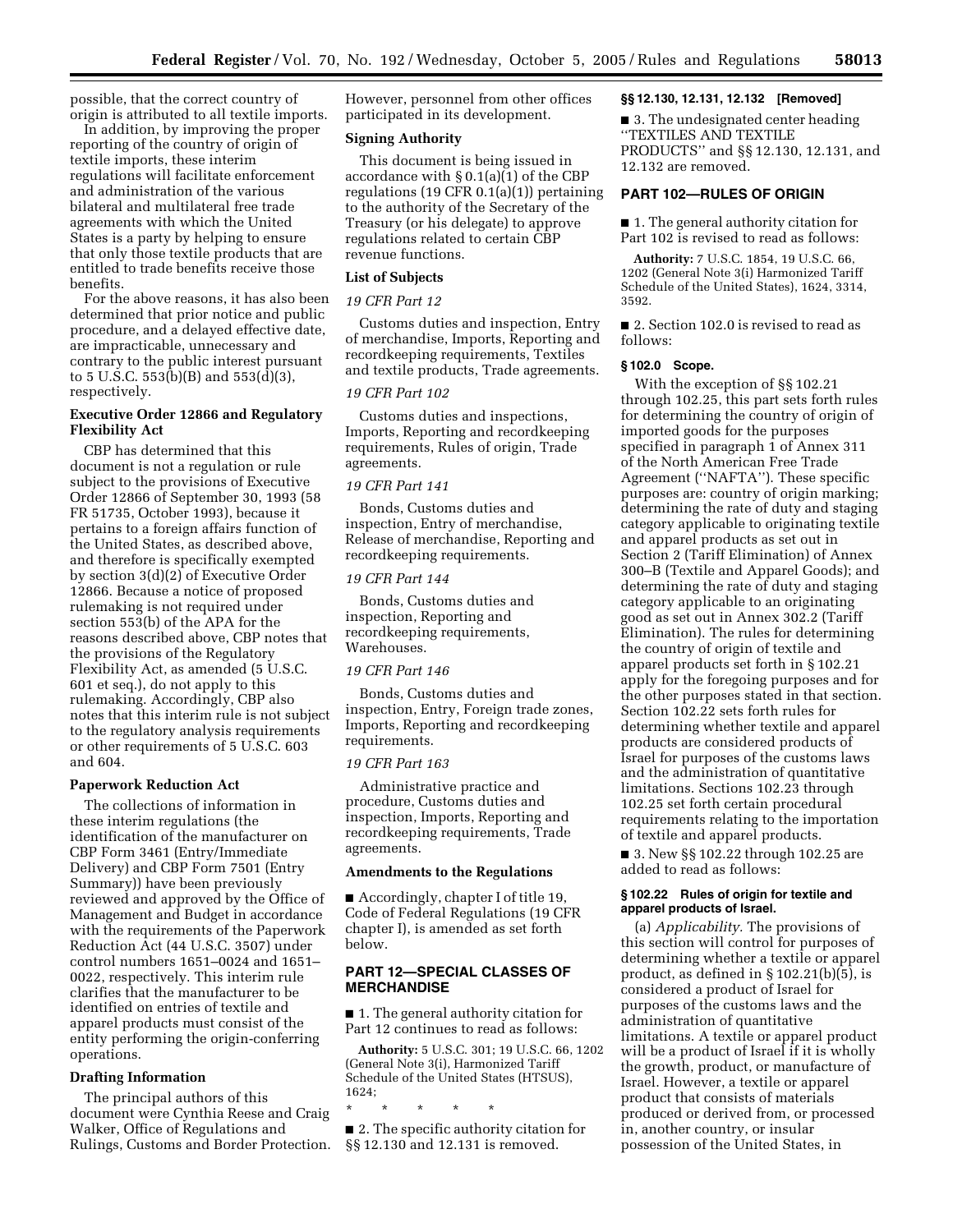addition to Israel, will be a product of Israel if it last underwent a substantial transformation in Israel. A textile or apparel product will be considered to have undergone a substantial transformation if it has been transformed by means of substantial manufacturing or processing operations into a new and different article of commerce.

(b) *Criteria for determining country of origin for products of Israel.* The criteria in paragraphs (b)(1) and (b)(2) of this section will be considered in determining whether an imported textile or apparel product is a product of Israel. These criteria are not exhaustive. One or any combination of criteria may be determinative, and additional factors may be considered.

(1) A new and different article of commerce will usually result from a manufacturing or processing operation if there is a change in:

(i) Commercial designation or identity;

(ii) Fundamental character; or

(iii) Commercial use.

(2) In determining whether merchandise has been subjected to substantial manufacturing or processing operations, the following will be considered:

(i) The physical change in the material or article as a result of the manufacturing or processing operations in Israel or in Israel and a foreign territory or country or insular possession of the U.S.;

(ii) The time involved in the manufacturing or processing operations in Israel or in Israel and a foreign territory or country or insular possession of the U.S.;

(iii) The complexity of the manufacturing or processing operations in Israel or in Israel and a foreign territory or country or insular possession of the U.S.;

(iv) The level or degree of skill and/ or technology required in the manufacturing or processing operations in Israel or in Israel and a foreign territory or country or insular possession of the U.S.; and

(v) The value added to the article or material in Israel or in Israel and a foreign territory or country or insular possession of the U.S., compared to its value when imported into the U.S.

(c) *Manufacturing or processing operations.* (1) An article or material usually will be a product of Israel when it has undergone in Israel prior to importation into the United States any of the following:

(i) Dyeing of fabric and printing when accompanied by two or more of the following finishing operations:

bleaching, shrinking, fulling, napping, decating, permanent stiffening, weighting, permanent embossing, or moireing;

(ii) Spinning fibers into yarn; (iii) Weaving, knitting or otherwise forming fabric;

(iv) Cutting of fabric into parts and the assembly of those parts into the completed article; or

(v) Substantial assembly by sewing and/or tailoring of all cut pieces of apparel articles which have been cut from fabric in another foreign territory or country, or insular possession of the U.S., into a completed garment (e.g., the complete assembly and tailoring of all cut pieces of suit-type jackets, suits, and shirts).

(2) An article or material usually will not be considered to be a product of Israel by virtue of merely having undergone any of the following:

(i) Simple combining operations, labeling, pressing, cleaning or dry cleaning, or packaging operations, or any combination thereof;

(ii) Cutting to length or width and hemming or overlocking fabrics which are readily identifiable as being intended for a particular commercial use;

(iii) Trimming and/or joining together by sewing, looping, linking, or other means of attaching otherwise completed knit-to-shape component parts produced in a single country, even when accompanied by other processes (e.g., washing, drying, and mending) normally incident to the assembly process;

(iv) One or more finishing operations on yarns, fabrics, or other textile articles, such as showerproofing, superwashing, bleaching, decating, fulling, shrinking, mercerizing, or similar operations; or

(v) Dyeing and/or printing of fabrics or yarns.

(d) *Results of origin determination.* If Israel is determined to be the country of origin of a textile or apparel product by application of the provisions in paragraphs (a), (b), and (c) of this section, the inquiry into the origin of the product ends. However, if Israel is determined not to be the country of origin of a textile or apparel product by application of the provisions in paragraphs (a), (b), and (c) of this section, the country of origin of the product will be determined under the rules of origin set forth in § 102.21, although the application of those rules cannot result in Israel being the country of origin of the product.

#### **§ 102.23 Origin and Manufacturer Identification**

(a) *Textile or Apparel Product Manufacturer Identification.* All entries of textile or apparel products listed in § 102.21(b)(5) must identify on CBP Form 3461 (Entry/Immediate Delivery) and CBP Form 7501 (Entry Summary), and in all electronic data transmissions that require identification of the manufacturer, the manufacturer of such products through a manufacturer identification code (MID) constructed from the name and address of the entity performing the origin-conferring operations pursuant to § 102.21 or § 102.22, as applicable. This code must be accurately constructed using the methodology set forth in the Appendix to this part, including the use of the two-letter International Organization for Standardization (ISO) code for the country of origin of such products. When a single entry is filed for products of more than one manufacturer, the products of each manufacturer must be separately identified. Importers must be able to demonstrate to CBP their use of reasonable care in determining the manufacturer. If an entry filed for such merchandise fails to include the MID properly constructed from the name and address of the manufacturer, the port director may reject the entry or take other appropriate action.

(b) *Incomplete or insufficient information.* If the port director is unable to determine the country of origin of a textile or apparel product, the importer must submit additional information as requested by the port director. Release of the product from CBP custody will be denied until a determination of the country of origin is made based upon the information provided or the best information available.

(c) *Date of exportation.* For quota, visa or export license requirements, and statistical purposes, the date of exportation for textile or apparel products listed in § 102.21(b)(5) will be the date the vessel or carrier leaves the last port in the country of origin, as determined by application of § 102.21 or § 102.22, as applicable. Contingency of diversion in another foreign territory or country will not change the date of exportation for quota, visa or export license requirements or for statistical purposes.

#### **§ 102.24 Entry of textile or apparel products.**

(a) *General.* Separate shipments of textile or apparel products, including samples, which originate from a country subject to visa or export license requirements for exports of textile or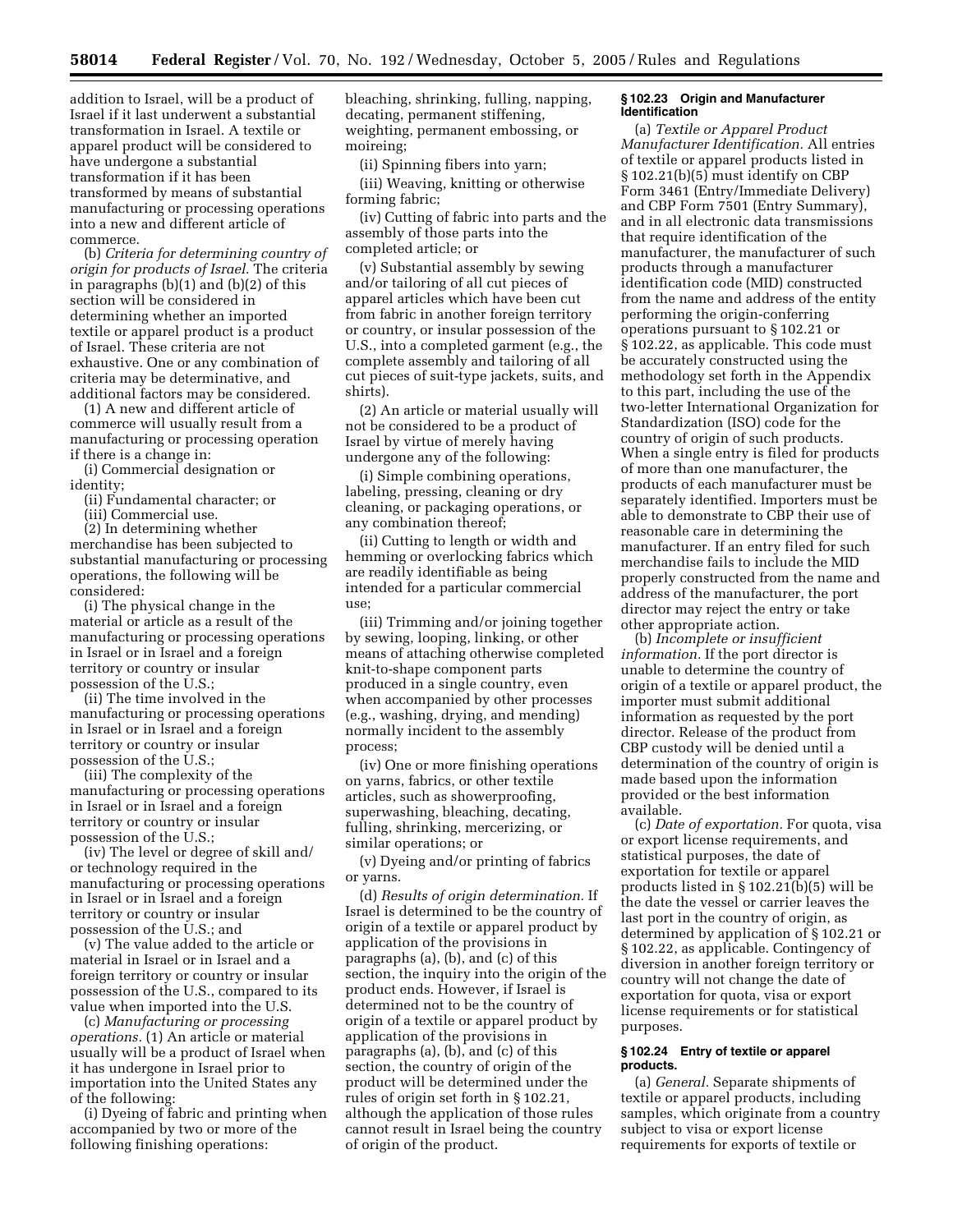apparel products, arriving in the customs territory of the United States for one consignee on the same conveyance on the same day, the combined value of which is over \$250, will not be entered under the informal entry procedures set forth in subpart C, Part 143 or procedures set forth in § 141.52 of this chapter. Port directors will refuse separate informal entries and require a formal entry and visa or export license, as appropriate, for all such merchandise. A consignee for purposes of this section is the ultimate consignee and does not include a freight forwarder or Customs broker not importing for its own account.

(b) *Denial of entry pursuant to directive.* Textile or apparel products subject to section 204 of the Agricultural Act of 1956, as amended (7 U.S.C. 1854), whether or not the requirements set forth in § 102.21 or § 102.22, as applicable, have been met, will be denied entry where the factory, producer, manufacturer, or other company named in the entry documents for such textile or apparel products is named in a directive published in the **Federal Register** by the Committee for the Implementation of Textile Agreements as a company found to be illegally transshipping, closed or unable to produce records to verify production. In these circumstances, no additional information will be accepted or considered by CBP for purposes of determining the admissibility of such textile or apparel products.

#### **§ 102.25 Textile or apparel products under the North American Free Trade Agreement.**

In connection with a claim for NAFTA preferential tariff treatment involving non-originating textile or apparel products subject to the tariff preference level provisions of appendix 6.B to Annex 300–B of the NAFTA and Additional U.S. Notes 3 through 6 to Section XI, Harmonized Tariff Schedule of the United States, the importer must submit to CBP a Certificate of Eligibility covering the products. The Certificate of Eligibility must be properly completed and signed by an authorized official of the Canadian or Mexican government and must be presented to CBP at the time the claim for preferential tariff treatment is filed under § 181.21 of this chapter. If the port director is unable to determine the country of origin of the products, they will not be entitled to preferential tariff treatment or any other benefit under the NAFTA for which they would otherwise be eligible.

■ 4. Part 102 is amended by adding an appendix to read as follows:

#### **Appendix To Part 102—Textile and Apparel Manufacturer Identification**

Rules for Constructing the Manufacturer Identification Code (MID)

1. Pursuant to § 102.23(a) of this part, all entries of textile or apparel products listed in § 102.21(b)(5) must identify on CBP Form 3461 (Entry/Immediate Delivery) and CBP Form 7501 (Entry Summary), and in all electronic data transmissions that require identification of the manufacturer, the manufacturer of such products through a manufacturer identification code (MID) constructed from the name and address of the entity performing the origin-conferring operations. The MID may be up to 15 characters in length, with no spaces inserted between the characters.

2. The first 2 characters of the MID consist of the ISO code for the actual country of origin of the goods. The one exception to this rule is Canada. ''CA'' is not a valid country code for the MID; instead, one of the appropriate province codes listed below must be used: ALBERTA—XA BRITISH COLUMBIA—XC MANITOBA—XM NEW BRUNSWICK—XB NEWFOUNDLAND (LABRADOR)—XW NORTHWEST TERRITORIES—XT NOVA SCOTIA—XN NUNAVUT—XV ONTARIO—XO PRINCE EDWARD ISLAND—XP QUEBEC—XQ SASKATCHEWAN—XS YUKON TERRITORY—XY 3. The next group of characters in the MID consists of the first three characters in each

of the first two ''words'' of the manufacturer's name. If there is only one ''word'' in the name, then only the first three characters from the name are to be used. For example, ''Amalgamated Plastics Corp.'' would yield ''AMAPLA,'' and ''Bergstrom'' would yield ''BER.'' If there are two or more initials together, they are to be treated as a single word. For example, ''A.B.C. Company'' or ''A B C Company'' would yield ''ABCCOM,'' ''O.A.S.I.S. Corp.'' would yield ''OASCOR,'' ''Dr. S.A. Smith'' would yield ''DRSA,'' and ''Shavings B L Inc.'' would yield ''SHABL.'' The English words ''a,'' ''an,'' ''and,'' ''of,'' and ''the'' in the manufacturer's name are to be ignored. For example, ''The Embassy of Spain'' would yield ''EMBSPA.'' Portions of a name separated by a hyphen are to be treated as a single word. For example, ''Rawles-Aden Corp.'' or ''Rawles—Aden Corp.'' would both yield ''RAWCOR.'' Some names include numbers. For example, ''20th Century Fox'' would yield ''20TCEN'' and ''Concept 2000'' would yield ''CON200.''

a. Some words in the title of the foreign manufacturer's name are not to be used for the purpose of constructing the MID. For example, most textile factories in Macau start with the same words, ''Fabrica de Artigos de Vestuario,'' which means ''Factory of Clothing.'' For a factory named ''Fabrica de Artigos de Vestuario JUMP HIGH Ltd,'' the portion of the factory name that identifies it as a unique entity is ''JUMP HIGH.'' This is the portion of the name that should be used

to construct the MID. Otherwise, all of the MIDs from Macau would be the same, using ''FABDE,'' which is incorrect.

b. Similarly, many factories in Indonesia begin with the prefix PT, such as ''PT Morich Indo Fashion.'' In Russia, other prefixes are used, such as ''JSC,'' ''OAO,'' ''OOO,'' and ''ZAO.'' These prefixes are to be ignored for the purpose of constructing the MID.

4. The next group of characters in the MID consists of the first four numbers in the largest number on the street address line. For example, ''11455 Main Street, Suite 9999'' would yield ''1145.'' A suite number or a post office box is to be used if it contains the largest number. For example, "232 Main Street, Suite 1234'' would yield ''1234.'' If the numbers in the street address are spelled out, such as ''One Thousand Century Plaza,'' no numbers representing the manufacturer's address will appear in this section of the MID. However, if the address is ''One Thousand Century Plaza, Suite 345,'' this would yield ''345.'' When commas or hyphens separate numbers, all punctuation is to be ignored and the number that remains is to be used. For example, "12,34,56 Alaska Road'' and ''12–34–56 Alaska Road'' would yield ''1234.'' When numbers are separated by a space, both numbers are recognized and the larger of the two numbers is to be selected. For example, ''Apt. 509 2727 Cleveland St." would yield "2727.

5. The last characters in the MID consist of the first three letters in the city name. For example, "Tokyo" would yield "TOK," "St. Michel'' would yield ''STM,'' ''18-Mile High'' would yield ''MIL,'' and ''The Hague'' would yield ''HAG.'' Numbers in the city name or line are to be ignored. For city-states, the first three letters are to be taken from the country name. For example, Hong Kong would yield ''HON,'' Singapore would yield ''SIN,'' and Macau would yield ''MAC.''

6. As a general rule, in constructing a MID, all punctuation, such as commas, periods, apostrophes, and ampersands, are to be ignored. All single character initials, such as the ''S'' in ''Thomas S. Delvaux Company,'' are also to be ignored, as are leading spaces in front of any name or address.

7. Examples of manufacturer names and addresses and their corresponding MIDs are listed below:

- LA VIE DE FRANCE, 243 Rue de la Payees, 62591 Bremond, France; FRLAVIE243BRE
- 20TH CENTURY TECHNOLOGIES, 5 Ricardo Munoz, Suite 5880, Caracas, Venezuela; VE20TCEN5880CAR
- Fabrica de Artigos de Vestuario TOP JOB, Grand River Building, FI 2–4, Macau; MOTOPJOB24MAC
- THE GREENHOUSE, 45 Royal Crescent, Birmingham, Alabama 35204;
- USGRE45BIR
- CARDUCCIO AND JONES, 88 Canberra Avenue, Sidney, Australia; AUCARJON88SID
- N. MINAMI & CO., LTD., 2–6, 8–Chome
- Isogami-Dori, Fukiai-Ku, Kobe, Japan; JPMINCO26KOB
- BOCCHACCIO S.P.A., Visa Mendotti, 61, 8320 Verona, Italy; ITBOCSPA61VER
- MURLA-PRAXITELES INC., Athens, Greece; GRMURINCATH
- SIGMA COY E.X.T., 4000 Smyrna, Italy, 1640 Delgado; ITSIGCOY1640SMY